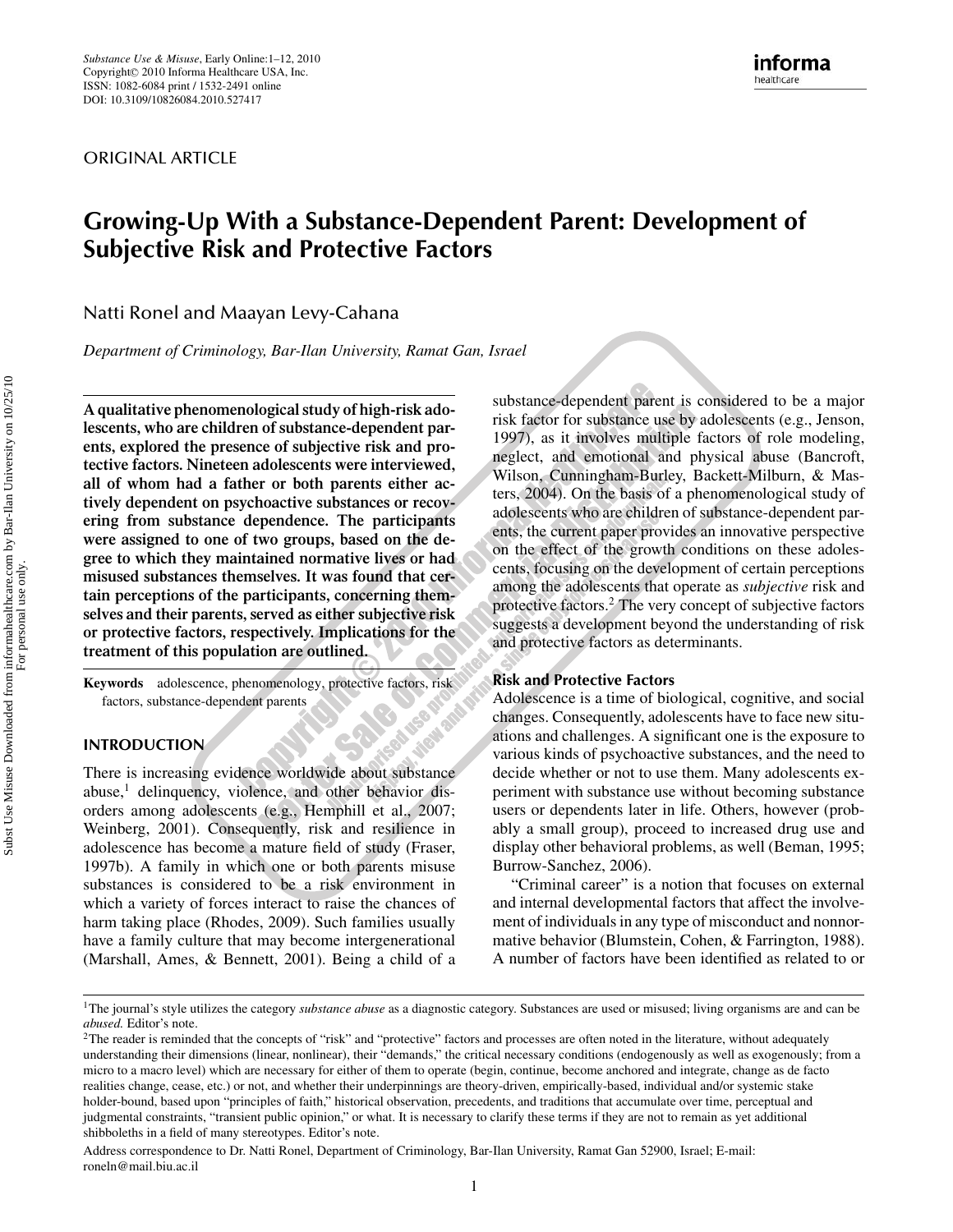*even predictors of drug use (Pollard & Hawkins, 1999). Among these, certain conditions, both external and internal, have been defined as risk and protective factors that may affect the likelihood of an adolescent to use substances. Risk factors are those that increase the likelihood of an individual to develop specific behavioral problems. Protective factors are those that mediate or moderate the effects of existing risk factors, thereby reducing the likelihood of the undesirable behavior (Turner, Norman, & Stillson, 1996). Overall, higher exposure of adolescents to multiple risk factors increases the likelihood and frequency of substance use. Although no single protective factor has been shown to prevent drug use, higher exposure to such factors, in quality and quantity, is expected to have a greater effect on the adolescent in countering and resisting drug use (Burrow-Sanchez, 2006).*

*The existing body of research on adolescent drug use cites objective conditions that serve as risk factors in the genetic, personal, familial, social, demographic, and environmental domains (Booth, Farrell, & Varano, 2008; Turner et al., 1996). For example, young males use drugs at higher rates than women, and the period of major risk for initiation is between 16 and 18 years of age for alcohol and marijuana, and 18 years for other illicit drugs (Beman, 1995). Certain conditions in the neighborhood and the wider social context (e.g., "social toxicity") may contribute3 to substance use (Garbarino, 1995; Jenson, 1997). Psychological risk factors include depression, anxiety (Zapata, Katims, & Yin, 1998), low selfesteem, high motivation to engage in drugs use (Silberg, Rutter, D'Onofrio, & Eaves, 2003), a history of posttraumatic stress disorder or victimization (Kilpatrick et al., 2000), etc.*

*The ability to resist the influence of these factors arises from exposure to other conditions that operate as protective factors. In the case of substance use, such personal factors include a positive orientation, high intelligence, and a resilient temperament (Pollard & Hawkins, 1999), as well as realistic appraisal of the environment, social problem-solving skills and sense of direction, and strong faith or interest (Kaplan, Turner, Norman, & Stillson, 1996). In addition, social factors may also serve as protective factors (Garbarino & Abramowitz, 1992). These and other factors may help individuals resist the effects of their vulnerability and of various social and environmental hazards (Bolognini et al., 2005).*

#### *Substance Dependence in the Family as a Critical Risk*

*Among the known protective factors, the family can play a significant role. A nourishing family environment may have a positive effect on the adolescent's development in spite of unfavorable conditions (Kaplan et al., 1996). By the same token, a visible problem in the family can become an adverse condition, as is the case with substance* *dependence in the family (Kirby & Fraser, 1997). In particular, a history of crime and especially of substance dependence in the family is considered to be a strong risk factor in itself and also in association with other visible risk factors (Biederman, Faraone, Mounteaux, & Feighner, 2000). When a substance-dependent parent engages in intensive use of drugs, adolescents often experience neglect as they are pushed aside and become secondary to the parent's needs (Barnard & McKeganey, 2004; Leonard, Gwadz, Cleland, Vekaria, & Ferns, 2008). This neglect may be physical, reflected in hygiene, nutrition, and clothing, as well as emotional (Yates & Wekerle, 2009), associated with the parent's distress, depression, low self-esteem, poverty, and violence (Nair et al., 1997). Suchman and Luthar (2000) describe substance-dependent parents as displaying ambivalent parenting, with a tendency toward weak involvement, responsibility, and commitment and withdrawal from relationships. As a result, adolescents living with a substance-dependent parent may suffer from emotional, cognitive, and behavioral difficulties, arising from a dysfunction in the family dynamics (Peleg-Oren, 2002). Lack of parental support, dysfunctional communication patterns, poor family management, or a disturbed family are indicators that may lead adolescents to substance use (Lilja, Larsson, Wilhelsen, & Hamilton, 2001).*

*A family in which a member is dependent on substances usually operates as a close social unit; this produces chronic tension and anxiety for the family as a whole and for each individual separately (Orford et al., 1998). Continuous exposure of the adolescents to the different aspects of the dependence within the family may increase the likelihood that they will also build families, in which members suffer from behavior problems and substance use (Catalano, Haggerty, Gainey, & Hoppe, 1997).*

#### *The Subjectivity of Risk and Resilience*

*In a study of 105 adolescents whose mothers were coping with substance problems, Leonard et al. (2008) concluded that despite the numerous risk factors experienced by many paricipants, they exhibited significant signs of resilience. As the ecological theory states, risk factors do not necessarily lead to a predetermined result. Risk and protective factors operate differently for each adolescent (Garbarino & Abramowitz, 1992; Kirby & Fraser, 1997). Some individuals may perceive a pathogenic factor as a challenge. In this case, the pathogen can become a strengthening factor that enhances the adolescent's personal assets to produce a positive course of growth and healthy lifestyle (Antonovsky, 1979; Cowen, 1994; Rutter, 1990). Accordingly, understanding how the adolescent's subjective realm affects the likelihood of substance use or abstinence is profoundly significant (Coie et al., 1993). The subjective perceptions of adolescents regarding their life conditions and the impact of these perceptions on their decisions to use or abstain from substances are meaningful constituents of this subjective realm. The purpose of the present qualitative phenomenological study*

*<sup>3</sup>The reader is referred to Hills's (1965) criteria for causation, which were developed in order to help researchers and clinicians determine whether risk factors were causes of a particular disease or outcomes or merely associated. Editor's note.*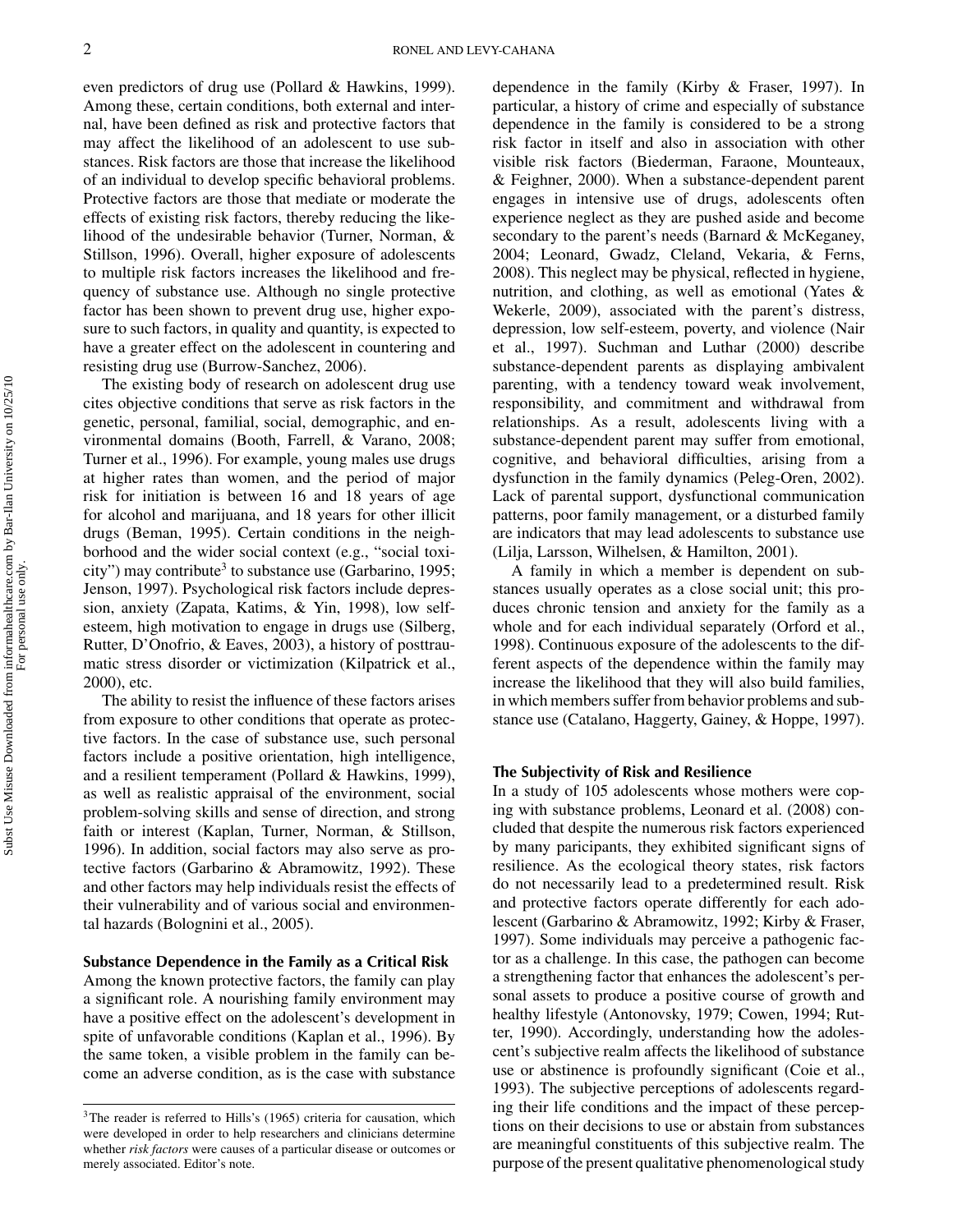*(Bryman, 1988; Carter & Little, 2007; Van Menen, 1997) was to expose, describe, and interpret these perceptions. Our aim was to examine the experience of adolescent children of substance-dependent parents as "persons-incontext" (Agar, 2003, p. 975) against the background of a parent's dependence. This method allows the researcher to learn directly from the life experience of the adolescents (Rhodes & Coomber, 2010) in their own words.*

*This paper reports a reanalysis of the findings of a comprehensive study of the children of substance-dependent parents that examined their experience of relationships within their family (Ronel & Haimoff-Ayali, 2009b), of self (the reflective perception of themselves within the world), of relationships with peers, of experience in school, and of visions for their future (Ronel & Haimoff-Ayali, 2009a). While we are aware that substance use represents a "syndemic" (Singer et al., 2006) and relates to a matrix of different interacting forces (Ray & Ksir, 1990)—psychological, legal, cultural, physiological, social, etc.—we decided here upon a more focused description of the perceived family relations and its impact on the adolescents. Nevertheless, our method of inquiry should also be adapted to the study of the wider social context that may play a role in risk or protection. The present research included participants from diverse cultural backgrounds to provide a synergetic voice of the adolescents.*

## *METHOD*

#### *Participants*

*The participants were 19 young people from Israel, each of whom had one or both parents (biological or stepparents) either actively dependent on drugs and alcohol or in recovery from such dependence. Although all participants were aware of their parents' substance dependence, they could not tell us about the nature of this dependence (which substance, for how long, how much, etc.). From their descriptions, we may conclude that most, if not all, parents were polydrug misusers, including opiate dependents. Nevertheless, as our focus was the subjective perceptions of the participants, the objective nature of their parents' substance misuse was less critical to our inquiry. The participants belong to one of two principal groups, following their self-definition: (1) adolescents who managed to maintain life without displaying substance abuse, dependence, and/or delinquency—a total of nine participants; and (2) adolescents who displayed substance abuse and dependence—10. Eight of those in the latter group were former opiate misusers in the recovery stage from dependence when the interview was conducted, one continued to maintain a lifestyle considered as delinquent and used drugs [mostly cannabis, ecstasy, and lysergic acid diethylamide (LSD)], and one was abusing cannabis occasionally but did not engage in a behavior considered as delinquent.*

*The sample included 12 boys and seven girls, 13 Jews (three of them immigrants from the former Soviet Union), and six Arabs. The ages ranged from 14 to 22 years. According to the participants, the fathers of all of them were* *substance dependent: 17 biological fathers, one stepfather, and one partner of the participant's mother; the mothers of three of them were also substance dependent. Table 1 provides a profile of the research population, with their salient biographical data at the time of the interview.*

#### *Procedure*

*The sampling method was based on strategic selection of cases (Flyvbjerg, 2006). It included participants from diverse backgrounds (drug dependence or no drug history; Jews and Arabs; girls and boys; immigrants or veteran Israelis), in order to obtain sufficient material to describe the different facets of the phenomena under study. We stopped recruiting participants when we felt we had attained this goal and no new perspectives would be gained from the interviews.*

*The participants in the study were in "problem experiences" (Shaw, 2005). Locating and recruiting them was a challenge that called for special means. Therefore, we found and enlisted them on the basis of our acquaintance with their parents, with the assistance of coordinators of treatment for substance dependents, and by approaching young people residing in a therapeutic community and a youth shelter. In our search for participants, we encountered some suspicion and resistance among the substancedependent parents we approached as well as adolescents whose parents had agreed to their children taking part (Harman, Smith, & Egan, 2007; Shaw, 2005).*

*The participants were administered an in-depth, semistructured interview, following interview guidelines formulated especially for the study. Each interview was conducted as an open conversation in which the interview guidelines provided some direction, but the interview proceeded primarily according to the data revealed during its course.*

*All of the interviews were conducted at the participants' places of residence. Most were audio recorded and subsequently transcribed. For technical reasons, in five of the cases, a running written transcription replaced the audio recording.*

*The data were analyzed according to the qualitative constructivist method (Giorgi, 1975; Polkinghorne, 1989; Shkedi, 2003). The analysis included a preliminary reading of all of the descriptive material to achieve "a sense of the whole" of the experience of the adolescents with substance-dependent parents, and embracing important elements such as the chaos they experienced in their homes, the ambivalent relationships with their parents, their emotional world, and their relationships with significant others. This was followed by a reanalysis, in which we identified separate categories of significance experienced by the participants related to the above-mentioned elements, which we labeled as subjective risk and protective factors.*

#### *Validity*

*As phenomenological research seeks subjective knowledge, which is often open to varying interpretations arising from different points of view, the process of validating*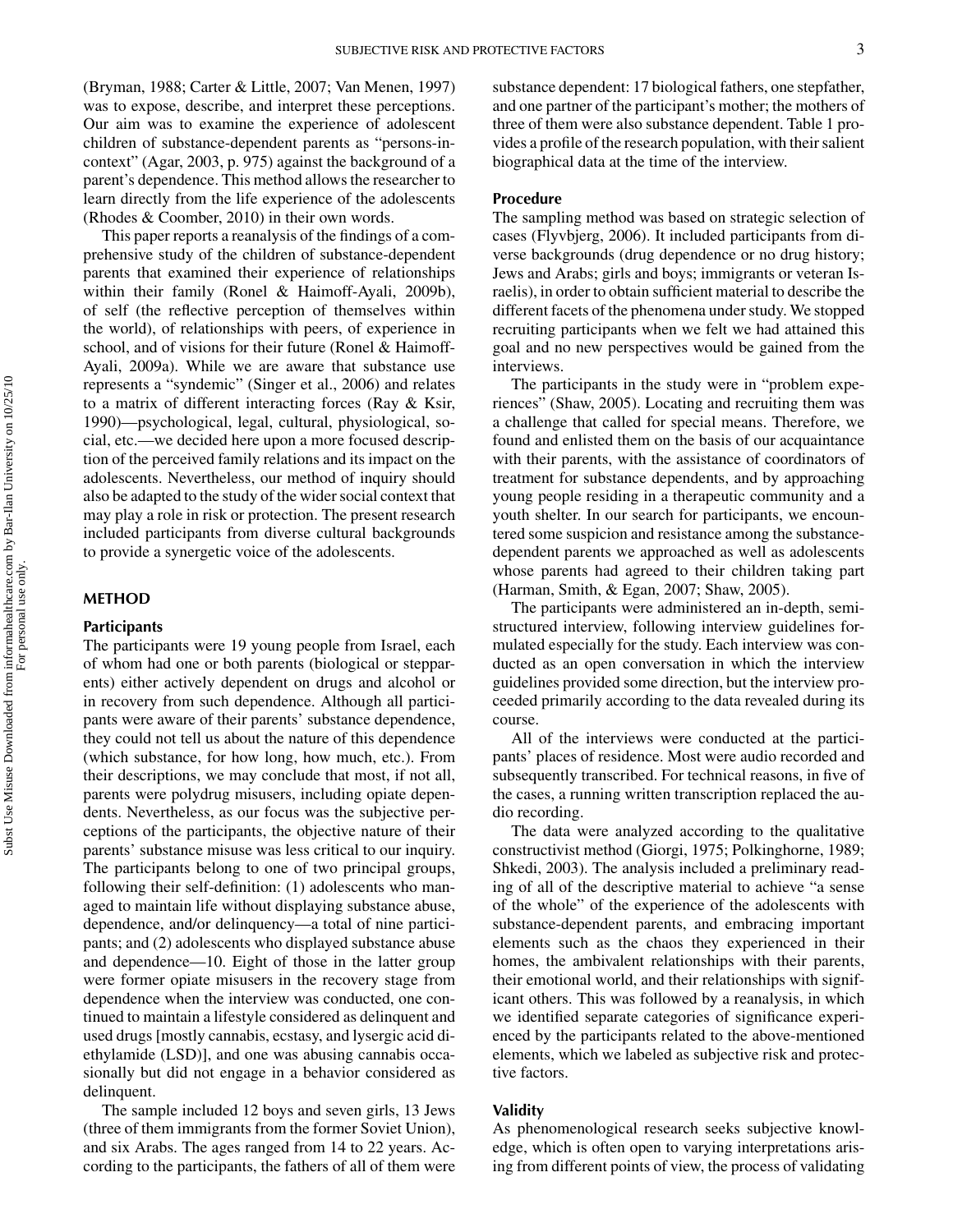| TABLE 1. The research population |  |  |  |  |
|----------------------------------|--|--|--|--|
|----------------------------------|--|--|--|--|

| Name<br>(fictitious) | Gender | Age<br>(years) | Ethnic<br>origin | Residency                     | Abuse of<br>drugs | Dependent<br>parent   | Do parents<br>live<br>together? | Education/Completed<br>high school |
|----------------------|--------|----------------|------------------|-------------------------------|-------------------|-----------------------|---------------------------------|------------------------------------|
| Danny                | Male   | 17.5           | Jewish           | Youth shelter                 | Still             | Mother and<br>partner | N <sub>0</sub>                  | Dropped out                        |
| George               | Male   | 19             | Arab             | Parents' home                 | Still             | Father                | Yes                             | Graduated                          |
| Abed                 | Male   | 19             | Arab             | Youth shelter                 | In recovery       | Mother and<br>father  | N <sub>o</sub>                  | Dropped out                        |
| Alon                 | Male   | 20             | Jewish           | Parents' home                 | In recovery       | Mother and<br>father  | Yes                             | Dropped out and returned           |
| Dima                 | Male   | 18             | Jewish           | <b>Treatment</b><br>community | In recovery       | Father                | N <sub>0</sub>                  | Dropped out                        |
| Doron                | Male   | 20             | Jewish           | Youth shelter                 | In recovery       | Father                | No                              | Dropped out                        |
| Ella                 | Female | 17             | Jewish           | Treatment<br>community        | In recovery       | Father                | Yes                             | Dropped out                        |
| Gadi                 | Male   | 18             | Jewish           | Treatment<br>community        | In recovery       | Father                | Yes                             | Dropped out                        |
| Osnat                | Female | 22             | Jewish           | Parents' home                 | In recovery       | Father                | N <sub>0</sub>                  | Graduated                          |
| Sasha                | Male   | 18.5           | Jewish           | Treatment<br>community        | In recovery       | Stepfather            | No                              | Graduated                          |
| Claudine             | Female | 18             | Arab             | Parents' home                 | Never             | Father                | Yes                             | Studying in school                 |
| Lior                 | Male   | 18             | Jewish           | Parents' home                 | Never             | Father                | N <sub>0</sub>                  | Dropping out                       |
| Nadine               | Female | 13.5           | Arab             | parents' home                 | Never             | Father                | Yes                             | Studying in school                 |
| Ortal                | Female | 19             | Jewish           | Lives with<br>boyfriend       | Never             | Father                | No                              | Graduated                          |
| Re'em                | Male   | 16.5           | Jewish           | Parents' home                 | Never             | Father                | Yes                             | Studying in school                 |
| Sigal                | Female | 15.5           | Jewish           | Parents' home                 | Never             | Father                | N <sub>o</sub>                  | Studying in school                 |
| Sofia                | Female | 14             | Arab             | Parents' home                 | Never             | Father                | Yes                             | Studying in school                 |
| Tamir                | Male   | 17.5           | Jewish           | Parents' home                 | Never             | Father                | Yes                             | Studying in school                 |
| Tony                 | Male   | 14.5           | Arab             | Parents' home                 | Never             | Father                | Yes                             | Studying in school                 |

*the findings includes a number of phases. In the first phase, both authors analyzed the interviews independently to test if the same significant themes arose. Once we had identified the themes, we discussed the meaning of the different themes and their component parts, and finally, we compiled a list of separate themes. In the second phase, a draft of the study was submitted to three external readers for their perusal and opinion to obtain another perspective; one of them was a young woman who is the child of two addicted parents. We then considered the comments of all the external readers and made modifications accordingly. To further strengthen the validity of the findings, we based our claims and conclusions on extensive quotes from the participants, with some unavoidable bias in favor of those who were more verbal and could better describe their experience. To balance this, the experience of those who were less verbal is represented in our words.*

*The current study has inevitable limitations. As the sampling was purposive and by no means random and the number of participants was relatively small, the ability to generalize the findings is limited. Nevertheless, the findings indicate phenomena that should be studied further for the possibility of generalization. In addition, our phenomenological paradigm is subjective by nature (Van Menen, 1997). Although we attempted to overcome our subjective bias by several means, the nature of the research is subjective.*

#### *ETHICS*

*This study is part of a larger research project that was supported by the Israel Anti-Drug Auity and the Interdisciplinary Center for Research in Policy and Treatment of Children and Youth, Tel Aviv University. Both organizations approved the ethics of the study. Before interviewing the adolescents, we first received the informed consent of the responsible adult (parent or the director of the youth shelter/therapeutic community) and then of the participants. We informed them that they could unconditionally withdraw from the interview at any stage. Any information or description that might jeopardize the anonymity of the participants was carefully removed from the paper. The names provided here are pseudonyms.*

#### *RESULTS*

*Drug use-related problems in the family have been identified time and again as being a factor that has a strong correlation with an early onset of drug use by adolescents (e.g., DeLisi, 2005; Farrington, 1995). Focusing on adolescents who were brought up by a substancedependent parent, we found specific subjective themes that affected the participants' involvement with (or refrain from) drug use and addiction. These themes are presented as subjective risk and protective factors, and they include*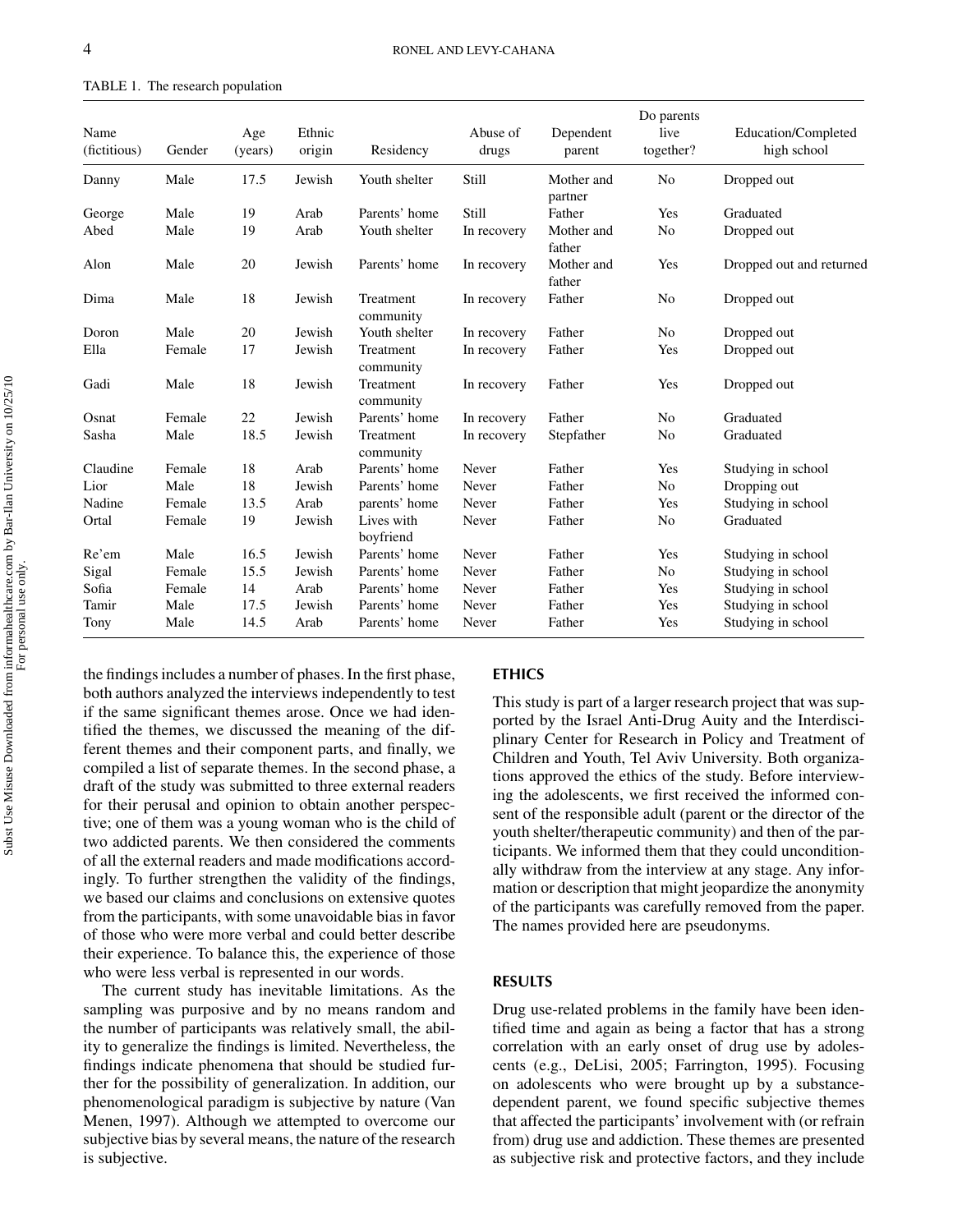*perceptions of the participants that directed their way of life, either toward or away from the drug scene. Before presenting the themes, we must emphasize that the list is not inclusive. As said, we focus here on the perceived impact of the family relationship, and due to space limitation, we do not consider the perceptions of social, cultural, political, or any other contexts that may contribute to substance use or abuse. Nevertheless, participants presented the following themes to us with strong, convincing significance, even though they are only a part of the picture. We may cautiously assert that the following themes represent the most significant narratives in the participants' lives, corresponding to the notion that the family serves as the preparatory ground on which social processes may further contribute a significant impact (Addad & Benezech, 1982).*

*Naturally, most of the data about the subjective risk factors were acquired from the participants who used drugs, while most of the data on subjective protective factors were acquired from those that did not. However, some data on risk factors were also acquired from the "no-drugs" group, and some on protective factors were obtained from the "substance abusing" group.*

# *Subjective Risk Factors*

*Subjective risk factors are perceptions that indicate a greater probability that a certain behavioral disturbance—in our case substance use and delinquency—will occur. These perceptions were experienced as central to the path of our participants in the direction of drug use, abuse, and dependence. They influenced, guided, and supported proceeding to the dependent's way of life. Although each participant described a unique experience, we were able to sort out key perceptions that lay at the core of their experiences. The subjective risk factors discussed in this section are perception of the substance-dependent parent as a strong figure; a wish to identify with the parent by means of drug use; a sense of a weak self; and searching for significant relationships in the street subculture.*

*Perception of the substance-dependent parent as a strong figure. When talking about their parents, participants occasionally used words referring to personal strength, that is, they described their perception of the parent as a strong or weak person. Participants who perceived their substance-dependent parents as strong figures in relation to themselves also described the parents' impact as powerful. The adolescent's perception of a strong, nonsubstance-dependent mother was seen to reduce the impact of the perceived power of the substance-dependent father. But when the mother was not perceived as strong, perception of the substance-dependent parent as powerful was a risk factor. Osnat, for example, described her father throughout the interview as almost omnipotent, although destructive. She perceived neither her mother nor herself as strong as compared with him, the one who destroyed but was also able to support the family. For example:*

*I was very afraid of him. I never knew how to say "no" to him. Like I did whatever he asked me.* ... *I don't see myself as a strong person. On the contrary, I see myself as a very weak person.* ... *I admired him very much.* ... *He was a gambler. He earned a lot of money by gambling. Mother worked very hard, but from her side there was less [money]. But my dad made a lot of money.* ... *Materialistically we lacked nothing. We always lived as though we were rich girls.*

*Osnat also described how she began using drugs with her father when she was 16 years old. Fortunately, for her, after several years of her substance dependence, her father succeeded in his recovery and she followed him in this, too. Then, his powerful influence on her became constructive.*

*A wish to identify with the parent by means of drug use. For participants who perceived their substance-dependent parents as powerful and admirable from an early age, whatever the parents did became attractive as well. As a result, they tried to identify with their parent by following a similar path. In such cases, the parent became a tutor of drug use and delinquency. These adolescents wanted to appreciate and experience drugs as their parents did. Doron said:*

*I had to know what [using drugs] does to him. I had to feel it* ... *I said to myself that I had to know what my father had been through* ... *I took it once, and it was good* ... *so I said: it was good for him like it was for me, so now I understand.*

*Alon described a conversation that he had with his recovering mother when she discovered that he also used drugs:*

*She asked me then—"why do you touch [drugs]?" and I said—"I wanted to know what feeling it gave you that you loved it so much and could give me up."*

*Some participants perceived the substance-dependent parents (in most cases the father) as powerful enough to be admired in the criminal subculture as well. Therefore, identification with their parents signified the potential ability of these adolescents to become as powerful and to gain the same social approval. Gadi, for example, emotionally spoke about his father:*

*Before I became addicted to drugs, I wanted to be just like him. I wanted to see what he felt. There was an inner voice* ... *a criminal voice, telling me: "Don't worry. In the future you will be something big. You will become someone respected, more than your dad."*

*Like most children and adolescents, the participants naturally wished to get closer to their substancedependent parents, who, as they experienced it, had been taken away from their intimate relationship by the drugs. On the basis of this wish, some participants were prepared to pay any price to regain their parents' attention, including following the same path, which they knew to be destructive. These participants were hurt by their parents' decision to choose drugs instead of their children and decided to do whatever was necessary to share a part of their parents' world. Drug use served as a valid medium for this purpose. Although the drug scene had taken their parents*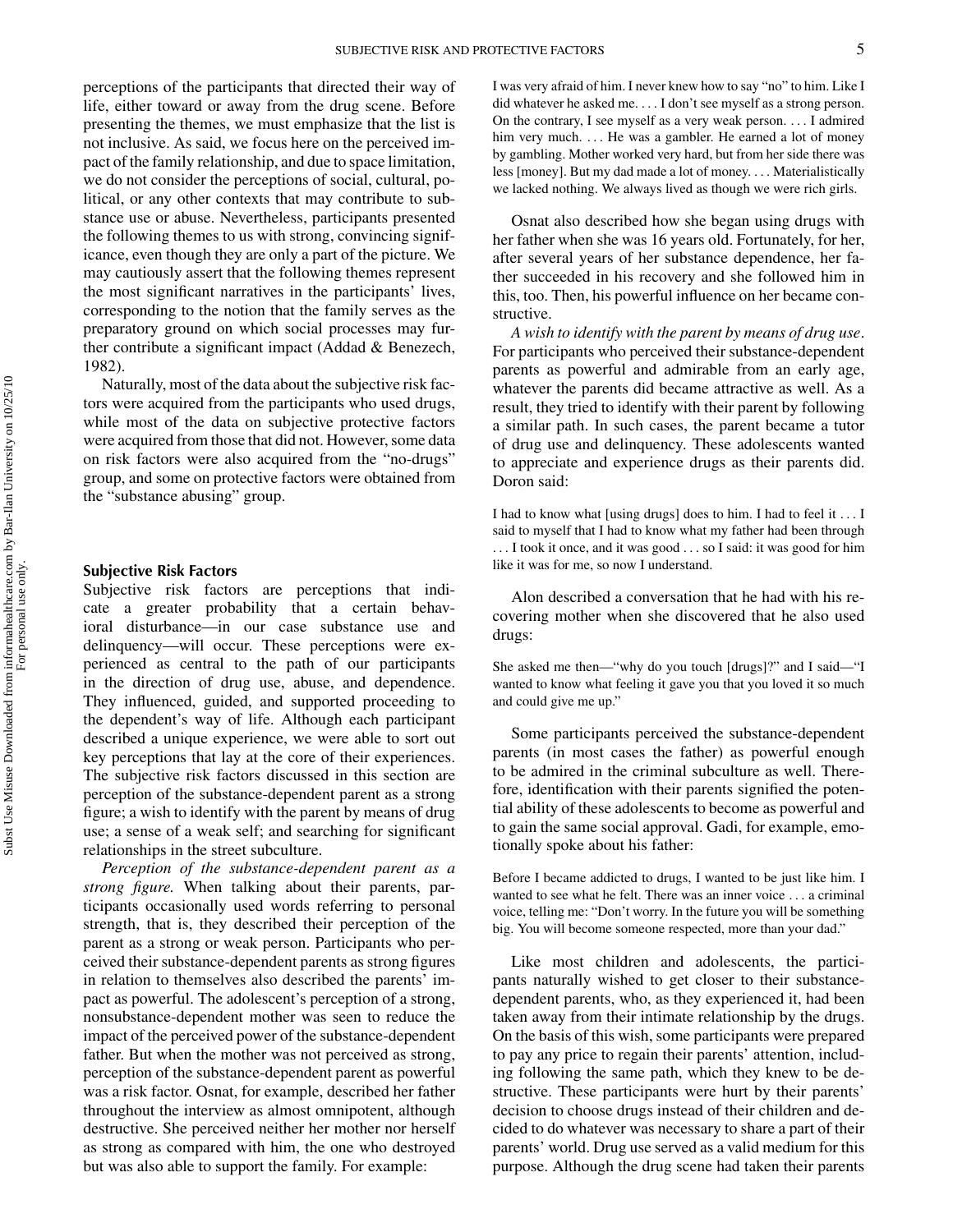*away, turning to drugs or delinquency created an illusionary alliance between the adolescents and their parents. In turn, it opened new channels of intercommunication between them. Gadi clearly described this reunion with his father by contrasting the "before and after" of his own progress into drug abuse and addiction:*

*At first, he didn't talk to me. He was mad all the time and ignored me. [Afterwards] he showed me how to behave. Before, we weren't connecting at all* ... *[afterwards] he backed me up and said: "Don't get into trouble. But if you do, come to me!"*

*A sense of a weak self. Some of the participants experienced themselves as generally weak in a world that lacked warmth and protection and did not satisfy their needs. These adolescents experienced their perceived general weakness, not necessarily in relation to their perception of their parents' strength, as an inability to set boundaries for themselves. As they admitted, they felt they could resist neither their own urges nor the influence of the outer world, where they were exposed to different temptations and pressures. They admitted a sense of inner compulsion to get immediate satisfaction and consequently surrender to stronger forces. Those forces drew them toward damaging behaviors, including drug use, abuse, and dependence. Osnat, for example, expressed her weak resistance to these forces:*

*I see myself as a very weak person. I used drugs and alcohol for what I've been through* ... *anywhere I could escape* ... *I was anorectic, bulimic* ... *then I ran to drugs.*

*Sasha also exemplified this weakness:*

*It was my medication* ... *I began injecting. When I felt that I didn't know how to cope—I injected.*

*Ortal, who never used drugs, spoke about her concern that her younger sister, who did not use drugs either, would enter the drug scene because:*

*She is exactly like him. Lightheaded, easily seduced* ... *She will listen to anyone but not her family and those who really love her.* ... *She prefers to see herself as a victim.*

*The participants seemed to experience their perceived weakness as an inability to make choices freely, as though their decisions did not represent free will but their weakness. The weak and impulsive self could not resist the temptation to use drugs, and as a result, the participants broke down in the face of any tempting external stimulus. According to them, they were pushed into a path that ended only when they eventually had to pay a heavy price.*

*In several cases, participants felt weak not only when they faced an external temptation or inner drive but also when they compared themselves with significant others. This perception of being socially weak increased the perceived strength of the significant others, whether family members or friends. The perceived weak self, when compared with others, somehow served as an excuse for the participants to use drugs. Doron, for example, compared his own weakness with the strength of his brothers, thus*

*indicating one of the reasons why he only displayed delinquency and substance dependence, even though they had all grown up in the same challenging home and poor family, in a neighborhood that suffered high crime rates:*

*Falling was only for me. I was the "black sheep"* ... *I have the weakest character in the world. If you told me—Doron come!—I would do it immediately.*

*Searching for significant relationships in the street subculture. Due to the special atmosphere created by the existence of substance-dependent parent, the participants described a chaotic familial background and the experience of suffering from emotional and material neglect. This situation pushed participants to seek solutions to their distress in the streets outside their homes. Against the background of an everlasting survival struggle and families that did not fulfill their needs, they sought protection and choose an alternative to the family—the street. Although the street is also a place that requires a constant existential struggle, participants somehow found it more comfortable than their homes and some experienced it as a sort of family. Nevertheless, the street has its own norms, and substance use is a prominent one. Abed, for example, tried to explain his attraction to street culture:*

*I connected with the wrong gang* ... *at the age of nine I smoked my first cigarette, and by the age of ten I was smoking every morning. It's something I can connect to—the culture. You learn it very fast, and slowly you evolve with it.* ... *The street world in Jaffa is the cruelest one, so you go and act foolishly. You end up in a world with no options, so you start stealing and at the age of eleven you're offered your first marihuana cigarette, and you feel good.* ... *Then you take your first Ecstasy and then you sink into a world of drugs.*

*The association with the delinquent street culture served as an answer to the distress felt at home. Thus, the tension at home, which was caused by the culture of delinquency and addiction, pushed some participants into this very same culture, in which they obsessively looked for warmth and acceptance. For the adolescents drawn to this culture, it was the only way to survive. It provided them with attention, recognition, and illusionary affection. Abed added:*

*You get your attention there.* ... *They live with you, and survive with you.* ... *You identify with them through your helplessness.* ... *This is a world I felt strong in, a world that accepted me. This is a world I loved because they always took care of me.* ... *You're in a situation where you get what you need—attention, warmth, and affection. These are three things I might have gotten from my family, but I didn't.*

*Some participants perceived the drug scene as being an accepted way of life. They felt at home within this culture, as though it was the only one that was right for them. Living in a neighborhood filled with delinquency and high exposure to street norms and values encouraged these adolescents to follow the path of deviance, in which they felt competent and powerful, especially compared with their poor performance within the normative culture. Alon, for example, described this process clearly:*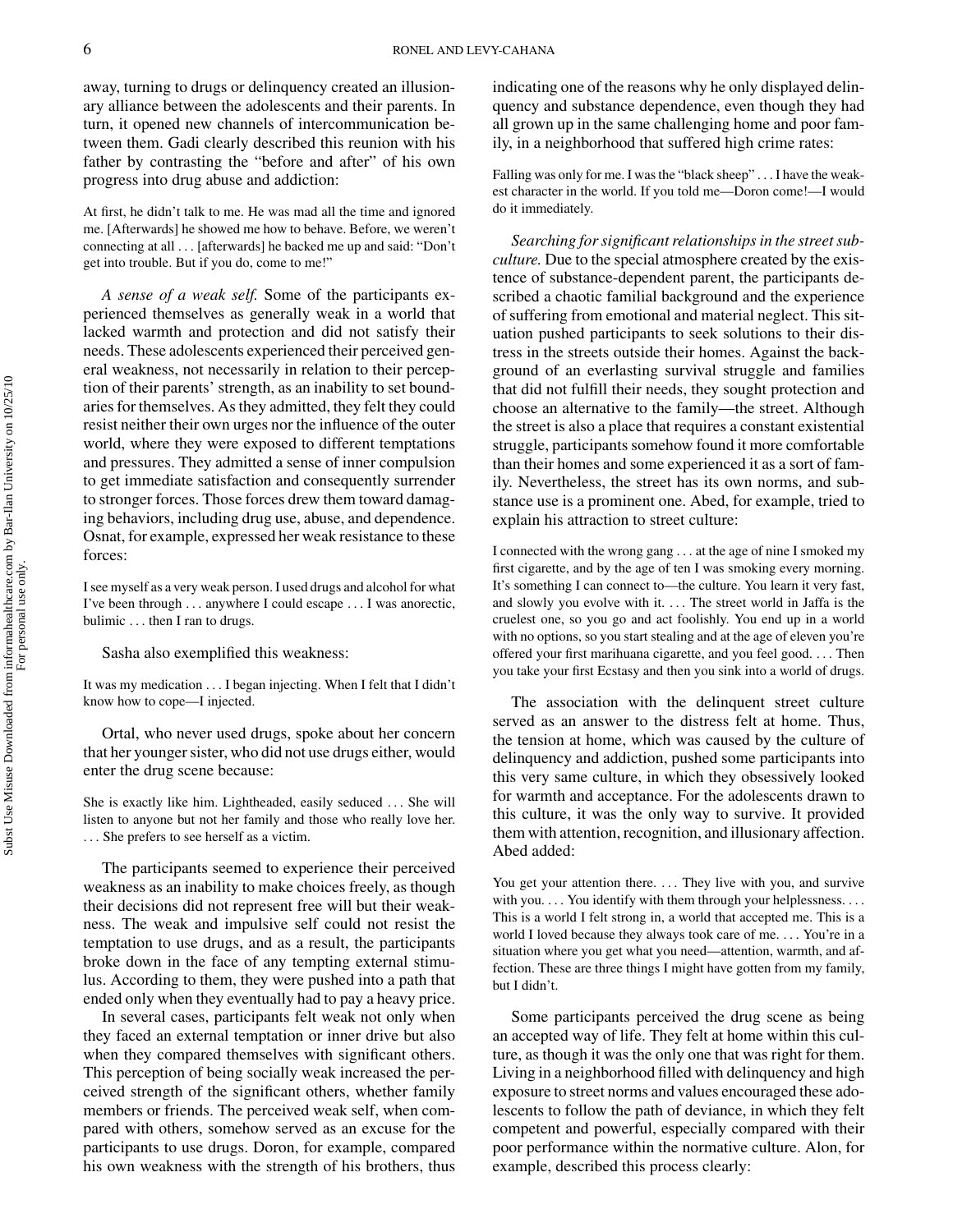*There were other families with addicts in our neighborhood. I became a friend of one child there, but as children we did not know what it is to be a friend and how to make friends, so we fought and hit each other in order to become friends* ... *From third grade on I controlled the school by fighting. It was the only way for me.* ... *At the age of 13 I had friends as old as 20. We went out with the "cool guys" and if anyone thought differently, we would hit him.*

#### *Subjective Protective Factors*

*Perceptions that serve as subjective protective factors can provide a defense, despite existing risks, against the development of a behavioral disturbance. For the participants, such perceptions minimized the risk that drug use and delinquency would follow. The subjective protective factors that we discuss here are a sense of strength relative to the weak substance-dependent parent; aversion to the parent's dependence; a perception of positive significant family figures; a wish to protect siblings from substance dependence; and yearning for a better future.*

*Sense of strength relative to the weak substancedependent parent. The subjective perception of the strength of the substance-dependent parents was found to have a significant impact upon the participants. As shown earlier, when this parent was perceived as a strong figure, especially relative to the weak self of the adolescent, this perception served as a risk factor. In contrast, for participants who perceived their substance-dependent parents as weaker than themselves, this perception served as a protective factor. Along with the perception of the parent as a weak figure immersed in a miserable situation, participants sensed a self-perception of being strong, capable, and undoubtedly different from their parents. When their self was perceived as being strong, even the perception of the other parent (usually the mother) as being a weak figure did not function as a risk factor. This perception of themselves as stronger than their dependent parents helped participants in choosing a different path.*

*Ortal perceived her parents in this way:*

*My mom could not keep us in the house. It was hard for her. It was too much and she couldn't handle it.* ... *My dad was weak too* ... *easily convinced, easy to play with* ... *I took hold of myself and vowed I wouldn't give my children this life, even if it killed me. I wouldn't give my children divorce or crap, and no lack of anything, and for sure, none of the drugs that destroyed my home.*

*These "strong" adolescents perceive their decision of not to use drugs as being a voluntary one. Their strength enabled them to choose the "right way" (one without drugs) and was expressed in the will for independence and for successful confrontation with the challenges of life without turning to the "support" of drugs. Participants who abstained from drugs had taken this decision; however, those who were in recovery from drug dependence and sensed a strong self could also take the same decision. Sasha, for example, described how his inner strength compared with the weakness of delinquents generally helped him to get away from the world of wrongdoing:*

*I don't need to go back to where I was before. I'm not attracted to that. Criminals are so weak* ... *I feel more responsibility, more* *freedom when I'm independent. I always wanted to get out. I was dependent and now I want to be free. Not to be dependent on drugs or on other people.*

*Aversion to the parent's substance dependence. Participants claimed that their decision of not to use drugs evolved from an analysis of their parents' situation. Accordingly, they emphasized their perception of the suffering of the addicted parent and of the entire family, including them. This perception of the cost of drug use and dependence brought about an aversion to the drug scene, culture, and way of life, which was manifested in their decision to choose a life free of drugs and their ability to turn away from drugs. Sofia's declaration exemplifies this aversion and how firm a no-drug choice can be:*

*Drugs? I'll never try. Because this problem is at home and we see how it affects the individual. I won't dare to use 'cause I know it's bad. I won't use even if a good friend does and even if there is social pressure. Even if someone says I'm not brave, I would give up everything and not use, 'cause it's not healthy and not good for me. I wasn't born to ruin my life, but to live in happiness.*

*On the basis of their experience of its outcomes, participants perceived substance dependence as being negative, humiliating, and violence producing. With this perception in mind, they wanted to be away from drugs. Re'em, for example, declared:*

*I will never use drugs. I don't think about it at all, so it won't happen, and my brothers are the same. I don't think they will use. After I saw all the suffering, I think to my self, why should I go through all this?*

*Perception of positive significant family figures. Participants described how their parents' substance dependence created a void in their subjective world. At best, their need for a loving and protective family life was only partially fulfilled, and sometimes their own homes could not fulfill this need at all. For some participants, the nondependent mothers provided their emotional needs and served as positive figures. These adolescents described the importance of their mothers and the significant role they played, especially if they symbolized power and strength and were able to protect them from the father's dependence. For those participants, the normative mother was seen as a role model. It should be noted that we know nothing about how the mothers actually functioned, but only how they were perceived and described by their children. Because this depends upon the adolescent's perception, it is considered as a subjective factor.*

*Tamir, for example, described how his mother helped him maintain a normative way of life despite the father's dependence:*

*It was a stressed life, not peaceful* ... *I hated him.* ... *Mom was very significant.* ... *She held the house together, all five children. She got everything for us. We were always dressed nice, carrying books. She always helped us and was very loving.*

*In addition, when one parent was substance dependent and the other was perceived to be too weak to fulfill the parental roles, participants were driven to search for support and assistance outside their nuclear family. The*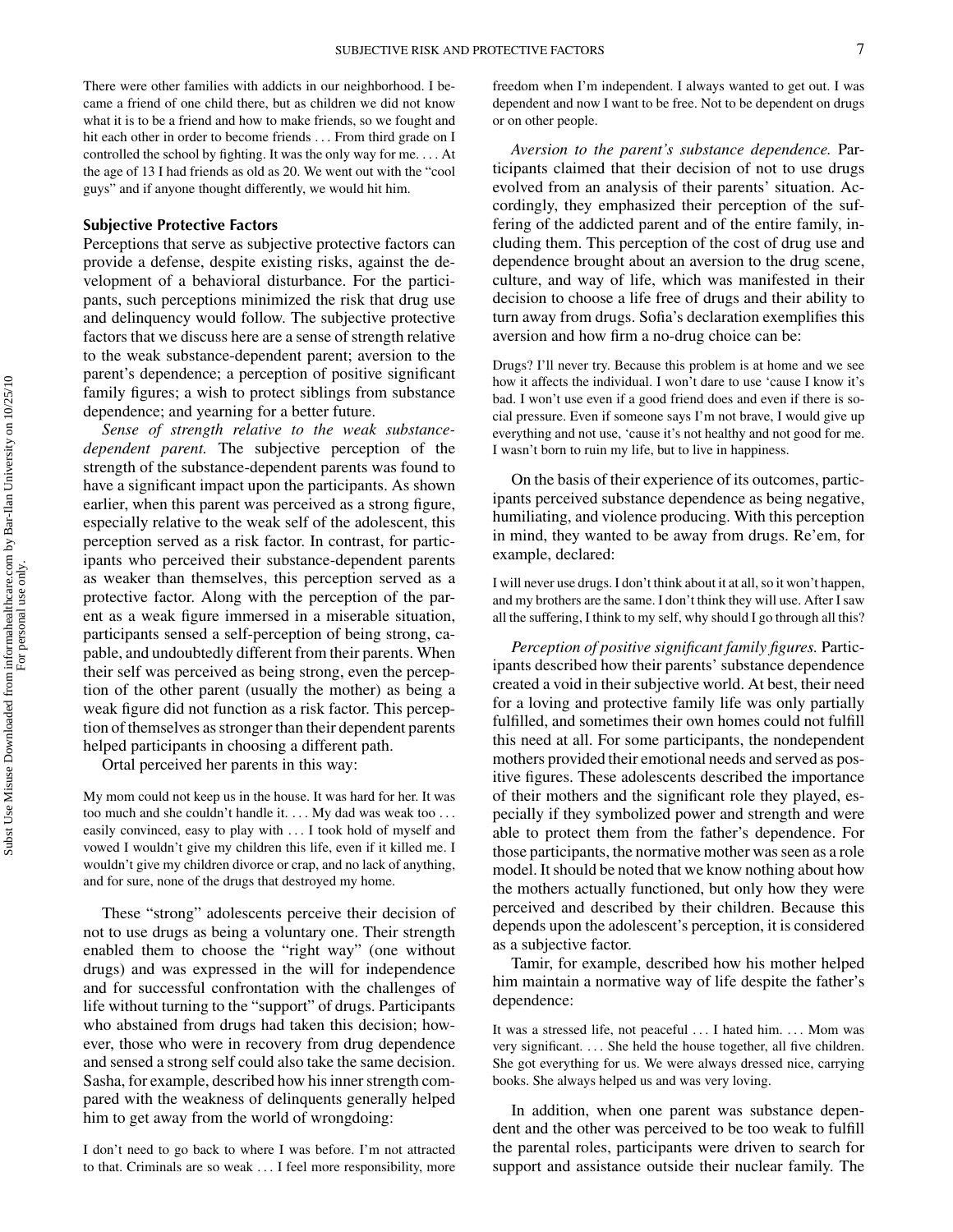*fortunate ones found a positive model in significant figures in their extended families, usually aunts, uncles, or grandparents. When there was such a positive significant figure, the perception of the constructive relationship with this family member served as a protective factor against the negative impact of substance dependence within the family. Lior, for example, described his meaningful relationship with his uncle. His perception of his uncle contradicted other influences that could have a detrimental effect on him:*

*I was with my uncle Joseph a lot. He took me many places and had a strong influence on me. Joseph wanted me to be a good person who doesn't get into a mess.* ... *Everyone respects him. I want people to give me the same respect. People appreciate him, and I want them to appreciate me too.*

*Wish to protect siblings from substance dependence. Living in an addicted home with substance dependence sometimes forced participants to replace their nonfunctioning parents in taking care of their younger siblings. Participants positively described this experience of caring, as they felt a need to protect the younger brothers and sisters from drugs. Interestingly, this need was felt among those who used drugs as well as those who abstained. Regardless of their own experience, participants wanted their younger siblings to suffer less than they had, and they especially wanted the younger children to abstain from any drug use. This was true for participants who perceived themselves weak and those who felt strong enough to serve as substitutes for their nonfunctioning parents. In this respect, the participants served as the strong figures in their homes and were prepared to make sacrifices for their siblings in order to protect them from the physical and emotional outcomes of the parents' dependence. The sense that they needed to protect their younger siblings influenced the decisions they took. Ortal, for example, declared emphatically:*

*I always took care of my sister. I supported her in our boarding school, too* ... *I'm happy that we both went to boarding school rather than her going alone, because she's not as strong. She is a weaker child. She wouldn't have survived it.*

*The existence of younger siblings and the potential "island of love" with them served participants as a sort of braking mechanism against destruction. At the very least, it created an area of their life that was free of selfdestructiveness, in which they demonstrated relatively normative behavior. Even if they themselves took drugs or were substance dependent, they wanted to spare their younger siblings from the life of dependence, with all it entails. For example, Doron, who had been a drug dependent and spent time in prison, stressed how important his younger brothers were to him:*

*I would prefer going without food myself, as long as the little ones had something to eat.* ... *We don't have any contact with our older brothers at all; I have a lot more contact with my younger brothers.* ... *Because if I don't take responsibility for them, who will?*

*Alon, as another example, described how having a little brother made him stop using drugs:*

*My little brother stops me from using drugs. He is two years old now. If it wasn't for him, I'd probably continue using. I couldn't go on with it. I felt it was ruining my body. Mom was pregnant and both she and the baby were at risk. I asked God to save them and I told Him— "if you help my brother I'll get clean and stop using drugs." It helped, and I kept my promise. It was hard for me. But my brother gave me strength and helped me.*

*Yearning for a better future. The participants vividly described the destructiveness of substance dependence as they—direct victims of their parents' dependence—had experienced it. Some of them, however, also expressed a strong desire for a better future. On the basis of their experience, they knew that drugs could lead them to a future that was as bad as their past (and for some, the present as well). Therefore, their wish for a life better than both their own and their parents' involved a decision to abstain from any drug use. Those participants who wished to improve their situation understood that drugs could serve as an obstacle to fulfill this vision. Although adolescents may generally be aware of the risk that drug use poses, the experience of the participants made this clearer and more painful. For some, it was prominent in their consciousness. Sasha, for example, dreamt about his future:*

*I want to be relaxed, to give more love and attention. I have an image: being with a wife and a child* ... *my sister and her husband sitting together with their child. I feel warmth and love, and realize that the child will only grow up well in his own family. I'll give my children something different from what I had. I'll be responsible* ... *I'm different from what I know. I'll do the opposite. I want to build something of my own.*

#### *DISCUSSION*

*The criminal career of adolescents has been the topic of many studies, most of them based on the positivist paradigm and methodology (Farabee, Joshi, & Anglin, 2001). In the current study, we adopted a phenomenological and constructivist paradigm (Aspers, 2004). While the positivist paradigm well defines risk and protective factors for delinquency and substance use, constructivism studies them within their individual and social context, "grounded in the subjective experiences of real people" (Aspers, 2004, p. 5). The study within a subjective context revealed the existence of subjective perceptions or constructs that correspond with known risk and protective factors; therefore, we call them subjective risk and protective factors. Similar to the known risk and protective factors, the subjective ones are in no manner causal, but rather contributing ones (Fraser, 1997a). These perceptions represent cognitions that may be heavily loaded with emotions and related desires and wishes, which belong to the subjective realm. Taken together, they may have an impact on decisions and behaviors. In other words, the study of perceived family contexts exposed subjective perceptions that, in addition to other factors, contribute to turning toward or away from substance abuse and dependence. Our list of subjective factors is by no means conclusive; rather, it is an initial one that indicates the importance of further exploration. For example, the perception of social*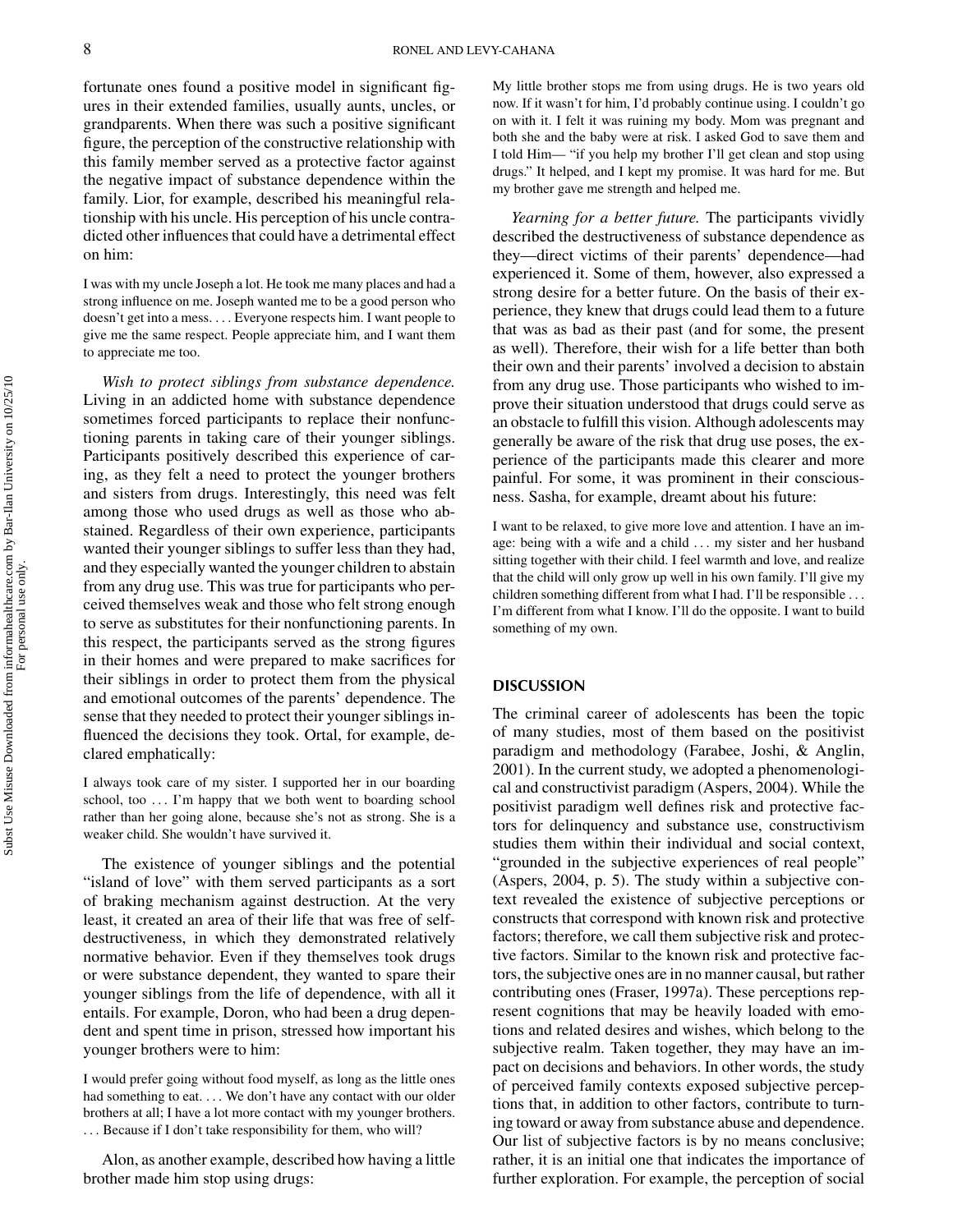*context, such as social norms or conditions, and of cultural factors may be associated with engaging in or refraining from substance misuse, and this is a topic for further study.*

*The first subjective risk factor that we identified is the perception of the substance-dependent parent as being a strong, significant figure. The impact of substance-dependent parents on their children's development is already known (Bancroft et al., 2004; Swadi, 1999). However, our findings add to this knowledge by indicating a possible subjective process or mediator by which the factor of having a substance-dependent parent becomes pathogenic. A key finding is that the positive meaning that the adolescent attaches to the role model of the parent is a risk factor in itself. An adolescent's perception of a substance-dependent parent as being a meaningful, strong figure may influence this adolescent's decisions. Such a perception naturally leads to a wish to identify with this parent, a wish that operates as a second subjective risk factor. Substance use and delinquency served our participants as immediate means to accomplish this wish: by using substances and engaging in a criminal career, they could identify with the strong, substancedependent parent. Such identification is more significant for adolescents who perceive themselves as weak, a perception that we identified as a third risk factor. Such perceptions make the adolescent vulnerable to diverse influences, including delinquent ones. For adolescents who perceive themselves as weak but have no significant parent to identify with, the street subculture may offer significant relationships with subsequent influence. These relationships shape the adolescent's behavior according to street norms, including drug use and criminality (Button et al., 2009); hence, we identified the longing for such meaningful relationships in the street as another risk factor.*

*The first subjective protective factor that we identified is the perception of self as strong relative to the weak parent. A sense of being strong, especially along with the perception of substance dependence as indicating weakness, may contribute to protection from drug use. Therefore, we identified the aversion to the parent's dependence as being a second and complementary subjective protective factor. When an adolescent perceives substance-dependent parent as weak, a void may be created; this can be filled by several constructs. When it is filled with appreciation of the street subculture, it may become a risk factor, as discussed. However, when it is filled with a perception of positive significant family figures, it can serve as a protective factor—the third factor that we identified. Another subjective protective factor focuses on the relationship of the adolescent with younger siblings. When there is a wish to protect these siblings from the negative consequences of the parent's or one's own dependence, this wish contradicts the temptation to use drugs. Within the battle between different forces, the sense of responsibility, caring, and commitment to siblings can become a source of strength to resist drug use. Yearning for a future better than the fate of the substance-dependent parent, based on*

*awareness of the implications of dependence, may support this source of strength. This yearning serves as still another subjective protective factor. As such a future is dependent on a socialization process to normative society, including acceptingits values, drug use and criminal conduct are no part of this process.*

*Another interesting finding is that no difference was found between the experiences of adolescents from different backgrounds. It is well documented that substance misuse and consequent vulnerability are products of individual and social processes, as well as social power relations (Cochran & Akers, 1989; e.g., Marshall et al., 2001; Ray & Ksir, 1990; Rhodes, 2009; Rhodes, Singer, Bourgois, Friedman, & Strathdee, 2005). In the current research, we studied adolescents from Israel, an immigrant country with constant political tension. We studied Jews and Arabs, new immigrants and native Israelis, and adolescents from diverse religious and nonreligious backgrounds. Their overall experience was similar to that reported in studies of adolescents from other places (e.g., Bancroft et al., 2004). This finding is consistent with the results of previous research indicating the intercultural nature of substance misuse (Adrian, 1996), as well as other studies on substance-dependent participants in Israel, which reveals no cultural bias among the participants (e.g., Ben-David & Goldberg, 2008). In addition, our participants did not ascribe any meaning to social power issues that may underlie substance misuse (Abadinski, 1989; Bourgois, 2000; Singer, 2001). It may be that when presented fully, as in the lives of those who misuse and their close family members, substance misuse can become a meaningful cultural factor in itself, with a potential to mask other social or cultural factors (Ronel, 1997). This claim of the relative power relations between culture and substance misuse warrants further study. Here, we may cautiously conclude that the experience of our participants is more specific to them being the children of substancedependent parents than of being part of a certain wider culture, and within this experience, they were more preoccupied with personal issues than with social power relations.*

*The definition and identification of subjective factors bear clinical implications. The distinctive population of adolescents with substance-dependent parents warrants adequate and specific intervention. This may be a primary preventive (Bogenschneider, 1996; Hawkins, Arthur, & Olson, 1997) or a therapeutic (Peleg-Oren, 2002) intervention. In either, understanding the subjective realm and identifying perceptions that lead to risk and protection may guide professionals in defining the need, content, and context of intervention. When encountering adolescents who are children of substance-dependent parents, youth workers may evaluate the risk and protective perceptions and plan their intervention to reduce the former and encourage the latter. For example, when identified, it is possible to support closeness and identification with a positive figure in the family, while indicating the undesirable consequences of strong identification with substancedependent father. Along the same lines, it is possible to*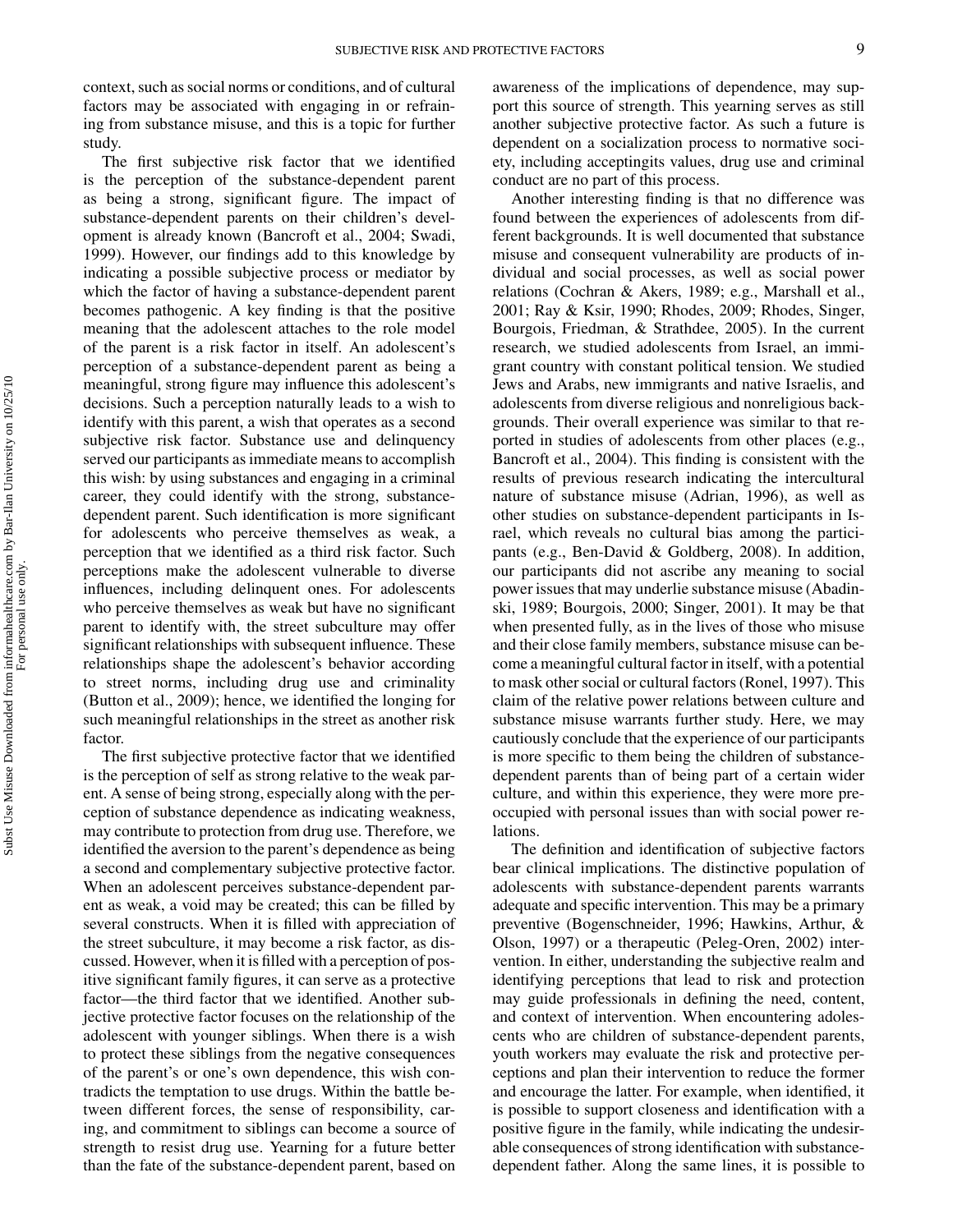*create an intervention that increases the perceived strength of self of these adolescents while reducing their wish for relationships with street figures. In addition, recognizing risk and subjective perceptions can assist in evaluating a change process that adolescents may undergo in any intervention. The change of perceptions can signal the direction of change that an adolescent is experiencing. For example, growing awareness of one's responsibility toward younger siblings marks the development of a protective factor and a struggle against risk ones. However, the application of subjective risk and protective factors in intervention warrants further evaluative study.*

## *CONCLUSION*

*The current findings broaden our understanding of the impact of neglect, emotional use, and negative role models on the development of deviant behavior, in general, and the development of drug use among young people at risk, specifically. Accordingly, we suggest a model of adolescents who are active within their world and who hold perceptions that guide their behavior toward or away from drug use. In the eyes of the adolescents, the subjective meaning that they attach to any factor in their life becomes as valid as these factors themselves. Within their world, the cumulative subjective significance of any factor guides their choices. Therefore, a comprehensive account of the development of drug use should include a description of these subjective constructs. As shown here, this can be pragmatically translated into corresponding interventions.*

## *Declaration of Interest*

*The authors report no conflicts of interest. The authors alone are responsible for the content and writing of the article.*

#### *RESUMEN*

## *Crecer con un padre/una madre adicto(a): Desarrollo de riesgo subjetivo y factores protectores*

*Un estudio cualitativo fenomenologico de adolescentes en ´ alto-riesgo quienes son hijos(as) de padres adictos a sustancias, exploro la presencia de riesgo subjetivo y fac- ´ tores protectores. Diecinueve adolescentes fueron entrevistados, todos ellos tuvieron un padre o ambos padres activamente adicto(s) a sustancias o recuperandose de la ´ adiccion a un sustancia. Los participantes fueron asigna- ´ dos a uno de entre dos groups en base a la medida en la cual mainten´ıan vidas normativas o hab´ıan hecho ellos mismos uso indebido de sustancias. Se hallo que ciertas ´ percepciones de los participantes acerca de ellos mismos y sus padres serv´ıan como riesgo subjetivo o factores protectores, respectivamente. Se delinean las implicaciones para el tratamiento de esta poblaci ´ on. ´*

## *THE AUTHORS*



*Natti Ronel, Ph.D., is a senior lecturer at the Department of Criminology, Bar-Ilan University. He previously held a position at Tel Aviv University, School of Social Work, where he also served as the Researcher-in-Chief of the interdisciplinary center for children and youth studies. He is a member of the World Society of Victimology, the Israeli Society of Criminology (board*

*member), and the Israeli Council for Criminology. He is a licensed clinical criminologist who holds a private practice mainly with youth and adults who exhibit addiction, violence, and/or victimization. He also leads continuous training and supervision courses for professionals who work with these populations.*



## *Mayan Levy-Cahana*

*is a socio-rehabilitative criminologist who serves as an investigator of internal affairs at the Ministry of Justice, Israel. Her research interest is currently focused on victimology, and she coordinates a study of women who experienced sexual abuse during childbirth.*

## *GLOSSARY*

- *Protective factors: Factors that mediate or moderate the effects of existing risk factors, thereby reducing the likelihood of the undersirable behavior.*
- *Risk Factors: Factors that increase the likelihood of an individual to develop specific behavioral problems.*

## *RESUM ´ E´*

## *Grandir avec des parents toxicomanes: Developpement ´ des facteurs de risque subjectif et de protection*

*Une etude qualitative et ph ´ enom ´ enologique d'adolescents ´*  $\alpha$  *i s isque élevé ayant des parents toxicomanes, a étudié la presence des facteurs de risque subjectif et de pro- ´ tection.* Dix-neuf adolescents ont *été* interviewés, tous *ayant un pere ou deux parents activement toxicomanes ` ou guérissant de la toxicomanie. Les participants ont été affectes´ a l'un de deux groupes, selon le degr ` e de tenue ´ d'une vie normative ou l'usage qu'ils ont fait eux-mêmes de substances nocives. Les résultats démontrent que certaines perceptions des participants les concernant euxmêmes ou concernant leurs parents, ont servi respectivement soit de facteur de risque subjectif, soit de facteur de protection. Les implications pour le traitement de cette population sont indiquees. ´*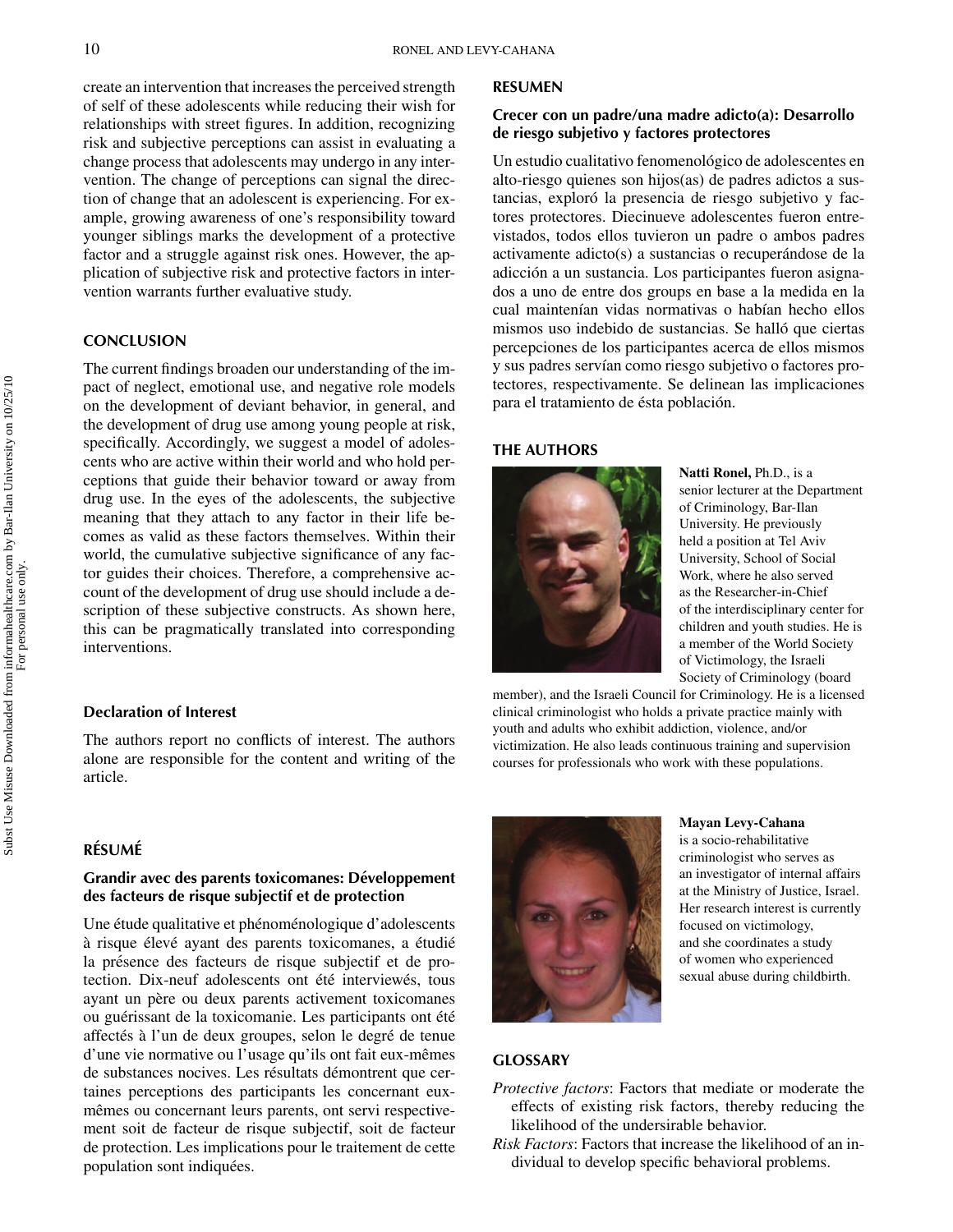- *Subjective protective factors: Perceptions that can provide a defense, despite existing risks, against the development of a behavioral disturbance.*
- *Subjective risk factors: Perceptions that indicate a greater probability that a certain behavioral disturbance will occur.*

#### *REFERENCES*

- *Abadinski, H. (1989). Drug abuse. Chicago: Nelson-Hall.*
- *Addad, & M., Benezech, M. (1982). New approach to the process of stigmatization in criminology: the preparatory ground. International Criminal Police Review, 356, 66–72.*
- *Adrian, M. (1996). Substance use and multiculturalism. Substance Use & Misuse, 31(11 & 12), 1459–1501.*
- *Agar, M. (2003). Toward a qualitative epidemiology. Qualitative Health Research, 13(7), 974–986.*
- *Antonovsky, A. (1979). Health, stress and coping. San Francisco: Jossey-Bass.*
- *Aspers, P. (2004). Empirical phenomenology: an approach for qualitative research. Papers in social research methods—Qualitative series, 9. Retrieved October 9, 2010, from http://www.lse. ac.uk/collections/methodologyInstitute/pdf/QualPapers/Aspers-Patrik-Pheno-menology04.pdf*
- *Bancroft, A., Wilson, S., Cunningham-Burley, S., Backett-Milburn, K., & Masters, H. (2004). Parental drug and alcohol misuse: resilience and transition among young people. Edinburgh: University of Edinburgh. Centre for Research on Families and Relationships.*
- *Barnard, M., & McKeganey, N. (2004). The impact of parental problem drug use on children: what is the problem and what can be done to help? Addiction, 99(5), 552–559.*
- *Beman, D. S. (1995). Risk factors leading to adolescent substance abuse. Adolescence, 30(117), 201–208.*
- *Ben-David, S., & Goldberg, I. (2008). The relationship between childhood victimization, drug abuse and PTSD and adult delinquency in a prison population. In N. Ronel, K. Jaishankar, & M. Bensimon (Eds.), Trends and issues in victimology (pp. 205–219). Newcastle upon Tyne: Cambridge Scholars Publishing.*
- *Biederman, J., Faraone, S. V., Mounteaux, M. C., & Feighner, J. A. (2000). Patterns of alcohol and drug use in adolescents can be predicted by parental substance use disorders. Pediatrics, 106(4), 792–798.*
- *Blumstein, A., Cohen, J., & Farrington, D. P. (1988). Criminal career research: its value for criminology. Criminology, 26(1), 1–35.*
- *Bogenschneider, K. (1996). An ecological risk/protective theory for building prevention programs, policies, and community capacity to support youth. Family Relations, 45(2), 127– 138.*
- *Bolognini, M., Plancherel, B., Laget, J., Stephan, P., Chinet, L., Bernard, M., & Halfon, O. (2005). Adolescent drug use escalation and de-escalation: A 3 year follow-up study. Addiction Research and Theory, 13(1), 19–33.*
- *Booth, J. A., Farrell, A., & Varano, S. P. (2008). Social control, serious delinquency, and risky behavior: A gendered analysis. Crime & Delinquency, 54(3), 423–456.*
- *Bourgois, P. (2000). Disciplining addictions: the bio-politics of methadone and heroin in the United States. Culture, Medicine and Psychiatry, 24, 165–195.*
- *Bryman, A. (1988). Quantity and quality in social research. London: Unwin Hyman.*
- *Burrow-Sanchez, J. J. (2006). Understanding adolescent substance abuse: prevalence, risk factors, and clinical implications. Journal of Counseling and Development, 84(3), 283–290.*
- *Button, T. M. M., Stallings, M. C., Rheea, S. H., Corleya, R. P., Boardmanc, J. D., & Hewitta, J. K. (2009). Perceived peer delinquency and the genetic predisposition for substance dependence vulnerability. Drug and Alcohol Dependence, 100(1–2), 1–8.*
- *Carter, S. M., & Little, M. (2007). Justifying knowledge, justifying method, taking action: Epistemologies, methodologies, and methods in qualitative research. Qualitative Health Research, 17(10), 1316–1328.*
- *Catalano, R. F., Haggerty, K. P., Gainey, R. R., & Hoppe, M. J. (1997). Reducing parental risk factors for children's substance misuse: preliminary outcomes with opiate-addicted parents. Substance Use & Misuse, 32(6), 699–721.*
- *Cochran, J. K., & Akers, R. L. (1989). Beyond hellfire: an exploration of the variable effects of religiosity on adolescent marijuana and alcohol use. Journal of Research in Crime and Delinquency, 26(3), 198–225.*
- *Coie, J. D., Watt, N. F., West, S. G., Hawkins, J. D., Markman, H. J., Ramey, S. L., & Long, B. (1993). The science of prevention. American Psychologist, 48(10), 1013–1022.*
- *Cowen, E. L. (1994). The enhancement of psychological wellness: challenges and opportunities. American Journal of Community Psychology, 22(2), 149–179.*
- *DeLisi, M. (2005). Career criminals in society. Thousand Oaks, CA: Sage.*
- *Farabee, D., Joshi, V., & Anglin, D. M. (2001). Addiction careers and criminal specialization. Crime & Delinquency, 47(2), 196–220.*
- *Farrington, D. P. (1995). The development of offending and antisocial behavior from childhood: key findings from the Cambridge study in delinquent development. Journal of Child Psychology and Psychiatry, 36, 929–964.*
- *Flyvbjerg, B. (2006). Five misunderstandings about case-study research. Qualitative Inquiry, 12(2), 219–245.*
- *Fraser, M. W. (1997a). The ecology of childhood: a multisystems perspective. In M. W. Fraser (Ed.), Risk and resilience in childhood (pp. 1–9). Washington, DC: NASW Press.*
- *Fraser, M. W. (Ed.). (1997b). Risk and resilience in childhood. Washington, DC: NASW Press.*
- *Garbarino, J. (1995). Raising children in a socially toxic environment. San Francisco, CA: Jossey-Bass.*
- *Garbarino, J., & Abramowitz, R. H. (1992). The ecology of human development. In J. Garbarino (Ed.), Children and families in the social environment (pp. 11–33). New York: Ardine de Gruyter.*
- *Giorgi, A. (1975). Convergence and divergence of qualitative and quantitative methods in psychology. In A. Giorgi, C. Fischer, & E. Murray (Eds.), Phenomenological psychology (Vol. II, pp. 72–79). Pittsburgh: Duquesne University Press.*
- *Harman, J. J., Smith, V. E., & Egan, L. C. (2007). The impact of incarceration on intimate relationships. Criminal Justice and Behavior, 34(6), 794–815.*
- *Hawkins, J. D., Arthur, W. M., & Olson, J. J. (1997). Community interventions to reduce risk and enhance protection against antisocial behavior. In M. D. Stoff, J. Breiling, & D. J. Maser (Eds.), Handbook of antisocial behavior (pp. 365–374). New York: John Wiley.*
- *Hemphill, S. A., Herrenkohl, T. I., LaFazia, A. N., McMorris, B. J., Toumbourou, J. W., Arthur, M. W., & Bond, L. (2007). Comparison of the structure of adolescent problem behavior in the United States and Australia. Crime & Delinquency, 53(2), 303– 321.*